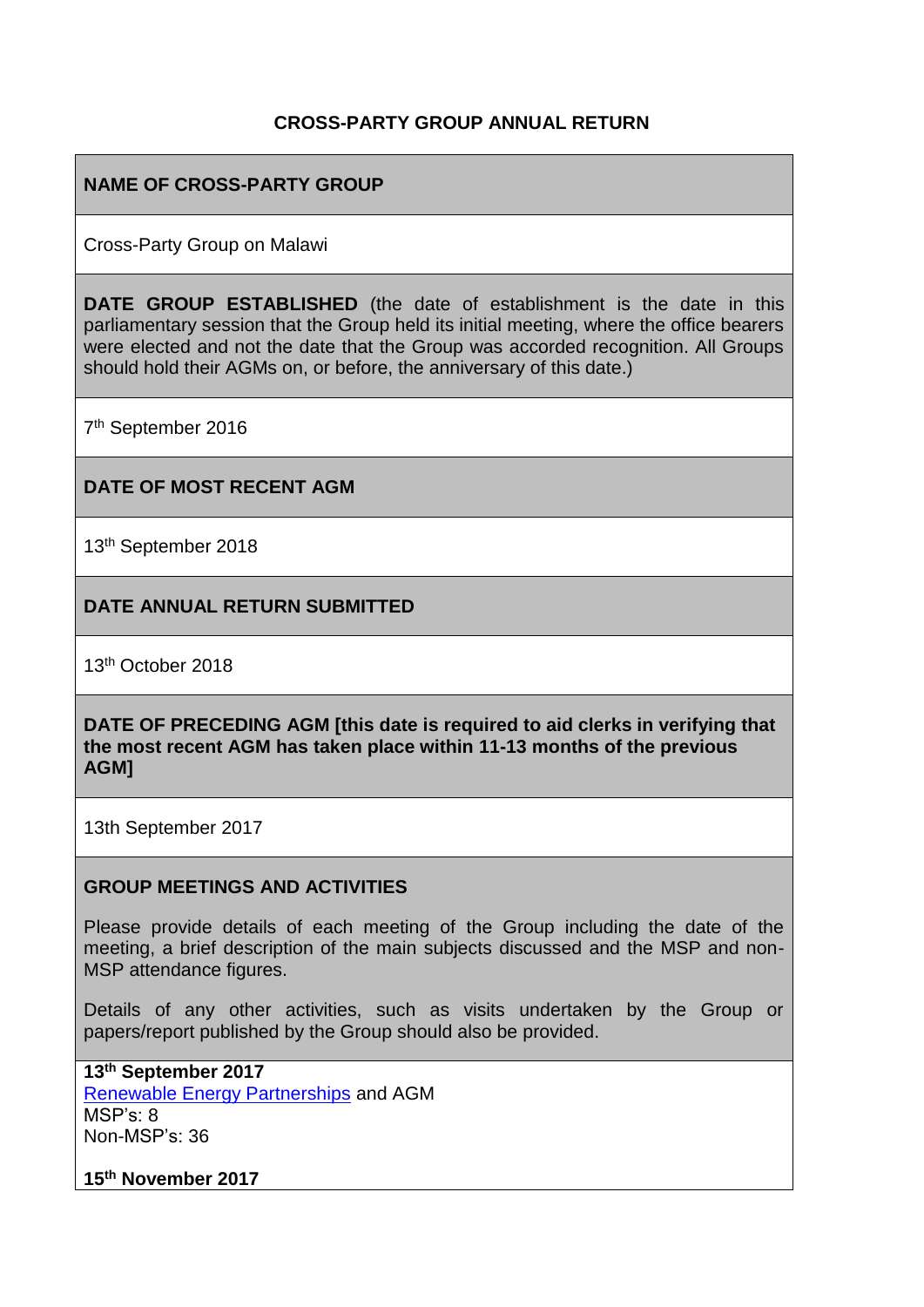#### [Scottish Government Development Programme](http://scotland-malawipartnership.org/news-events/past-events/cpg-on-malawi-the-malawi-development-programme/) MSP's: 5

Non-MSP's: 48

# **7 th March 2018**

[Buy Malawian Campaign](http://scotland-malawipartnership.org/news-events/past-events/cpg-buy-malawian/) MSP's: 3 Non-MSP's: 23

# **6 th June 2018**

[Climate Justice](http://scotland-malawipartnership.org/news-events/past-events/cpg-on-malawi1/) MSP's: 5 Non-MSP's: 24

# **13th September 2018**

[Year of Young People](http://scotland-malawipartnership.org/news-events/past-events/cpg-malawi-agm/)  $MSP's: 3$ Non-MSP's: 34

# **MSP MEMBERS OF THE GROUP**

Please provide names and party designation of all MSP members of the Group.

- 1. Liam McArthur MSP (Lib Dems)
- 2. Alexander Stewart MSP (Cons)
- 3. Alasdair Allan MSP (SNP)
- 4. Elaine Smith MSP (Lab)
- 5. Patrick Harvie MSP (Greens)
- 6. Stuart McMillan MSP (SNP)
- 7. Alex Cole-Hamilton MSP (Lib Dems)
- 8. Linda Fabiani MSP (SNP)
- 9. Ruth Maguire MSP (SNP)
- 10. Kenneth Gibson MSP (SNP)
- 11. Neil Findlay MSP (Lab)
- 12. Murdo Fraser MSP (Cons)
- 13. Alex Neil MSP (SNP)
- 14. Colin Beattie MSP (SNP)
- 15. Jackie Baillie MSP (Lab)
- 16. Rhoda Grant MSP (Lab)

# **NON-MSP MEMBERS OF THE GROUP**

For organisational members please provide only the name of the organisation, it is not necessary to provide the name(s) of individuals who may represent the organisation at meetings of the Group.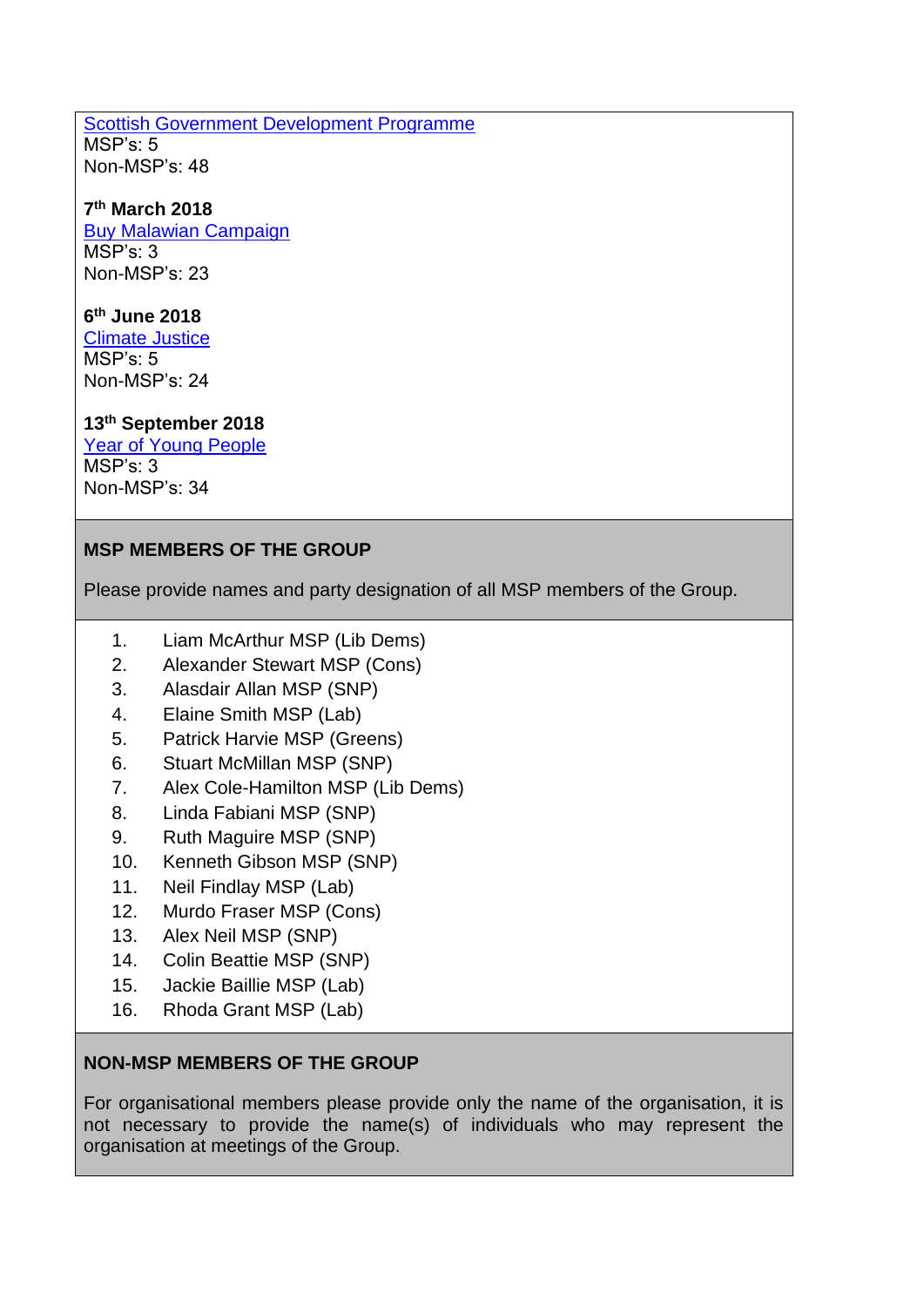| Individuals | <b>Katie Allan</b><br>$\bullet$           |
|-------------|-------------------------------------------|
|             | <b>Anthony Andrew</b><br>$\bullet$        |
|             | Jim Atken<br>$\bullet$                    |
|             | Enock Bamusi<br>$\bullet$                 |
|             | <b>Caroline Beck</b><br>$\bullet$         |
|             | Sandra Black<br>$\bullet$                 |
|             | Anna Boni<br>$\bullet$                    |
|             | <b>Stuart Brown</b><br>$\bullet$          |
|             | Colin Cameron<br>$\bullet$                |
|             | Patrick Carrigan<br>$\bullet$             |
|             | Douglas Clarke<br>$\bullet$               |
|             | <b>Robert Cleghorn</b><br>$\bullet$       |
|             | Daniel Cosgrove<br>$\bullet$              |
|             | Hatty Cumber<br>$\bullet$                 |
|             | <b>Ashley Douglas</b><br>$\bullet$        |
|             | Moira Dunworth<br>$\bullet$               |
|             | Brian Ferguson<br>$\bullet$               |
|             | Carol Finlay<br>$\bullet$                 |
|             | <b>Claire Footit</b><br>$\bullet$         |
|             | Jane Forster<br>$\bullet$                 |
|             | Dr. Lore Gallastegi<br>$\bullet$          |
|             | <b>Bob Garrow</b><br>$\bullet$            |
|             | Dermot Gorman<br>$\bullet$                |
|             | <b>Maureen Gowans</b><br>$\bullet$        |
|             | Nigel Harper<br>$\bullet$                 |
|             | Eileen Henderson                          |
|             | Lucy Hensher                              |
|             | Paul Johnson                              |
|             | <b>Webster Kameme</b>                     |
|             | Andy Kerr                                 |
|             | David Knox                                |
|             | Crispin Longden                           |
|             | <b>Hazel Maclver</b><br>$\bullet$         |
|             | Mitchell Manson<br>$\bullet$              |
|             | Grace Manyika<br>$\bullet$                |
|             | Angus McLeod<br>$\bullet$                 |
|             | Alison O'Connell<br>$\bullet$             |
|             | Siobhan O'Connor                          |
|             | David Osborne                             |
|             | Joyce Phiri                               |
|             | <b>Cat Rawlinson-Watkins</b><br>$\bullet$ |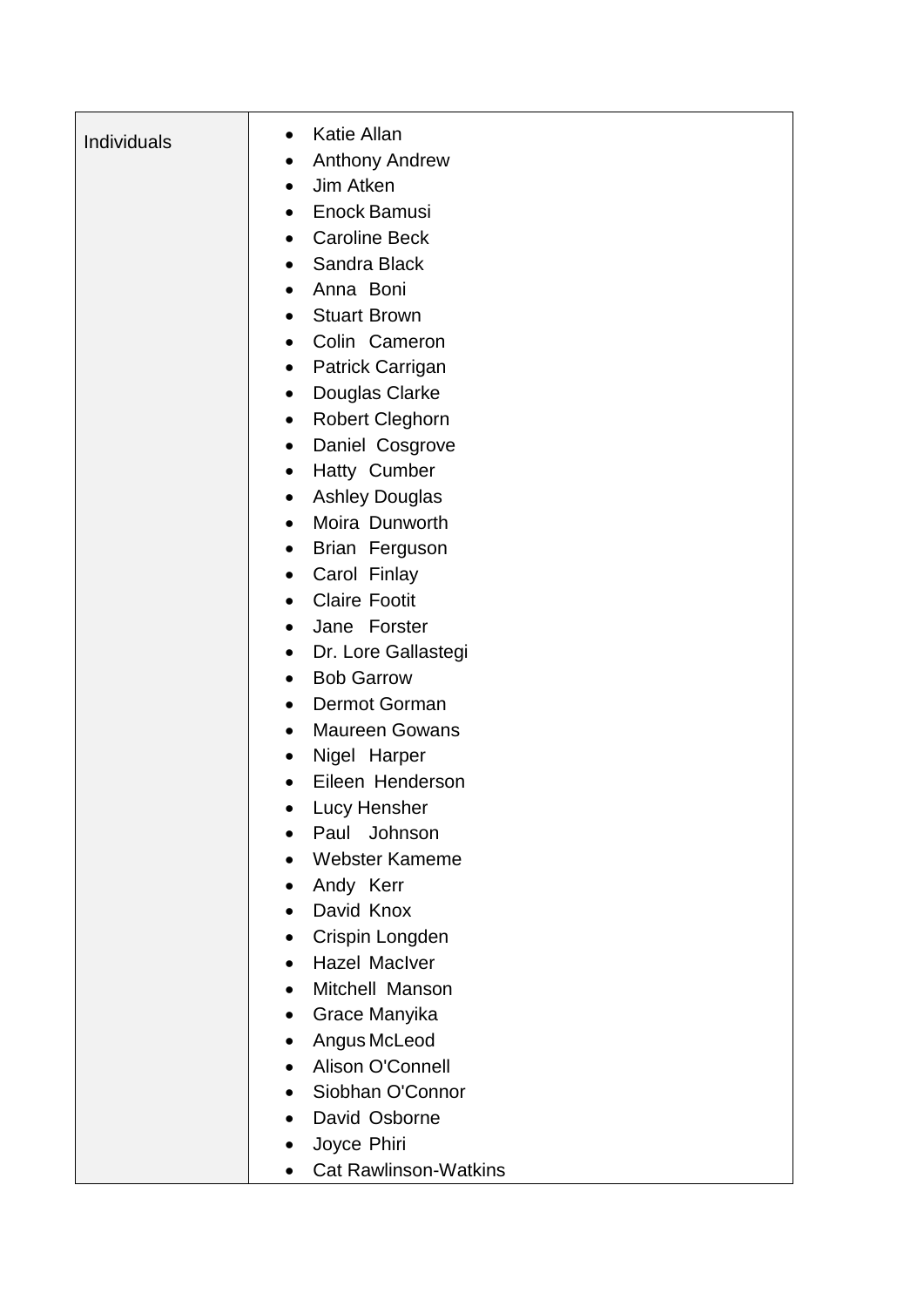|               | Francesca Roberts<br>$\bullet$<br>Denis Robson<br><b>David Somervell</b><br>$\bullet$<br><b>Alison Steele</b><br>$\bullet$<br>Peter West<br>$\bullet$<br>Amy Westerndarp<br>Wilson<br>Ben<br>Adah Younger<br>$\bullet$                                                                                                                                                                                                                                                                                                                                                                                                                                                                                                                                                                                                                                                                                                                                                                                                                                                                  |
|---------------|-----------------------------------------------------------------------------------------------------------------------------------------------------------------------------------------------------------------------------------------------------------------------------------------------------------------------------------------------------------------------------------------------------------------------------------------------------------------------------------------------------------------------------------------------------------------------------------------------------------------------------------------------------------------------------------------------------------------------------------------------------------------------------------------------------------------------------------------------------------------------------------------------------------------------------------------------------------------------------------------------------------------------------------------------------------------------------------------|
| Organisations | Celsius Jompy<br>$\bullet$<br><b>CBM UK</b><br>$\bullet$<br>Celsius Jompy<br>$\bullet$<br><b>Church of Scotland</b><br>$\bullet$<br>Edinburgh Malawi Cancer Partnership<br>$\bullet$<br><b>Edinburgh Napier University</b><br>$\bullet$<br><b>Education Scotland</b><br>$\bullet$<br><b>EMMS</b> International<br>$\bullet$<br><b>Footit by Design</b><br>$\bullet$<br>Friends of Mulanje Orphans (FOMO)<br>$\bullet$<br>GALVmed<br>$\bullet$<br><b>Hon Consul Malawi</b><br>$\bullet$<br>Leprosy at Utale Village<br>$\bullet$<br><b>Link Community Development</b><br>$\bullet$<br><b>Mamie Martin Fund</b><br>$\bullet$<br><b>Open University Scotland</b><br>$\bullet$<br>R.S. Garrow Ltd<br><b>RCS Edinburgh</b><br>$\bullet$<br><b>Scotland Malawi Partnership</b><br><b>Scottish Community Climate Action</b><br><b>Sense Scotland</b><br>$\bullet$<br>• St Andrews University<br><b>Strathclyde University</b><br>$\bullet$<br>• Tear Fund<br>The Global Concerns Trust<br><b>Turing Trust</b><br>$\bullet$<br><b>UNICEF</b><br>$\bullet$<br>University of Glasgow<br>$\bullet$ |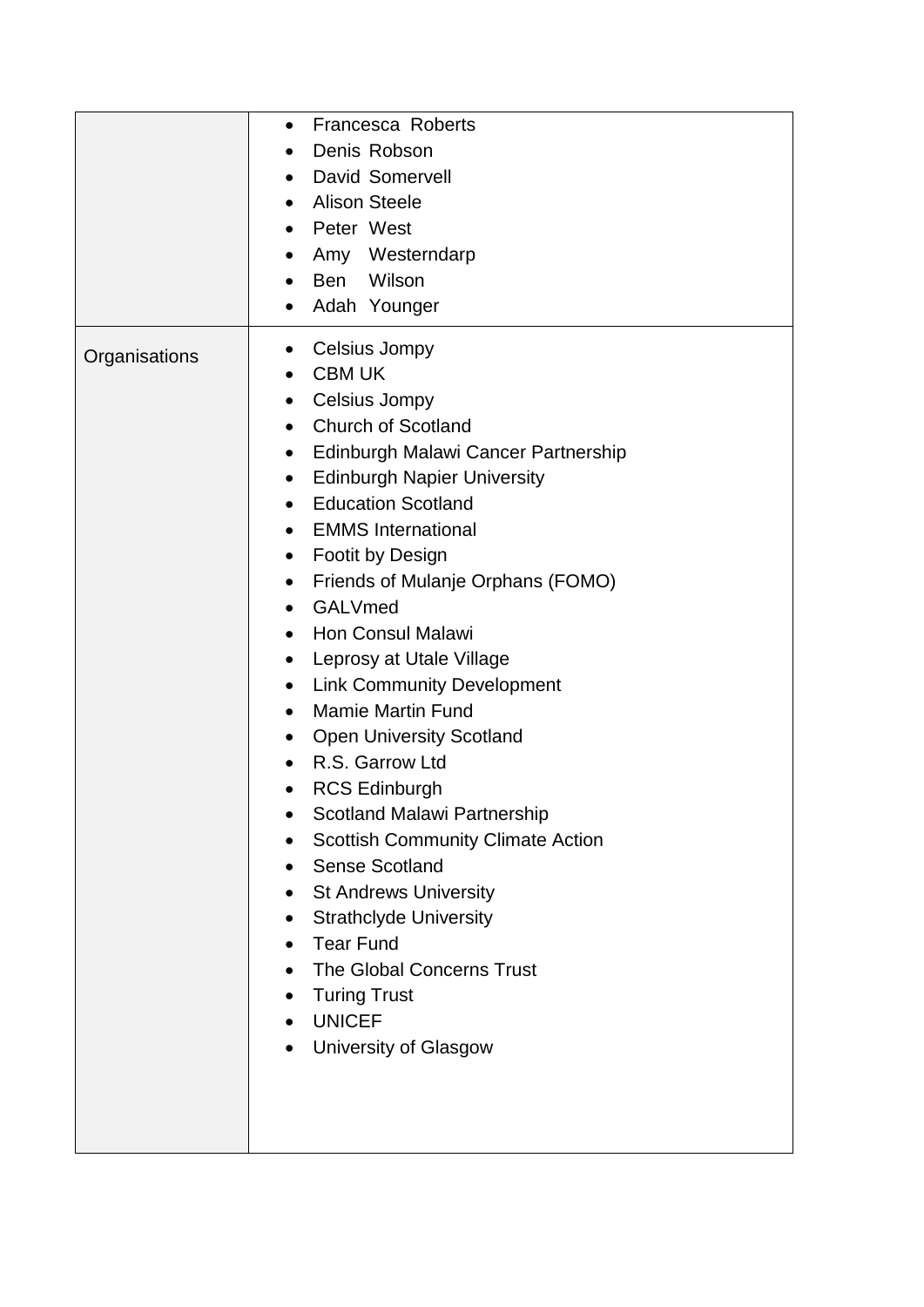# **GROUP OFFICE BEARERS**

Please provide names for all office bearers. The minimum requirement is that two of the office bearers are MSPs and one of these is Convener – beyond this it is a matter for the Group to decide upon the office bearers it wishes to have. It is permissible to have more than one individual elected to each office, for example, coconveners or multiple deputy conveners.

| Convener               | Liam McArthur MSP (Lib Dems), Alexander Stewart MSP<br>(Cons), Alasdair Allan MSP (SNP) |
|------------------------|-----------------------------------------------------------------------------------------|
| <b>Deputy Convener</b> | Patrick Harvie MSP (Greens) and Elaine Smith MSP (Lab),                                 |
| Secretary              | David Hope-Jones (ex officio, Scotland Malawi Partnership)                              |
| Treasurer              | N/A                                                                                     |

#### **FINANCIAL BENEFITS OR OTHER BENEFITS RECEIVED BY THE GROUP**

Please provide details of any financial or material benefit(s) received from a single source in a calendar year which has a value, either singly or cumulatively, of more than £500. This includes donations, gifts, hospitality or visits and material assistance such as secretariat support.

Details of material support should include the name of the individual providing support, the value of this support over the year, an estimate of the time spent providing this support and the name of the organisation that this individual is employed by / affiliated to in providing this support.

Groups should provide details of the date on which the benefit was received, the value of the benefit and a brief description of the benefit.

If the Group is not disclosing any financial information please tick the box to confirm that the Group has considered the support received, but concluded it totalled under the threshold for disclosure (£500). ✓

### **SUBSCRIPTION CHARGED BY THE GROUP**

Please provide details of the amount charged and the purpose for which the subscription is intended to be used.